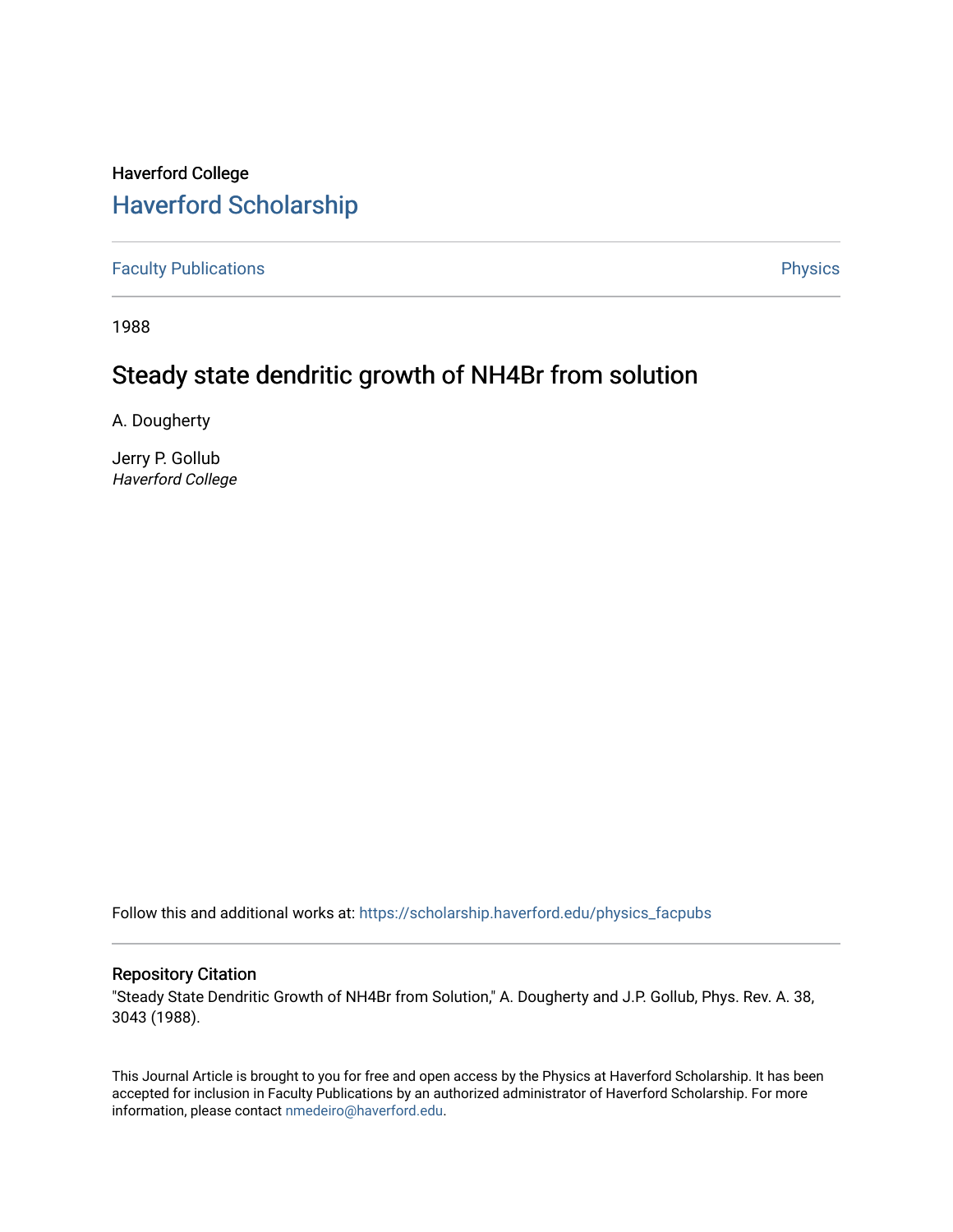# Steady-state dendritic growth of  $NH<sub>4</sub>Br$  from solution

A. Dougherty and J. P. Gollub

Department of Physics, Haverford College, Haverford, Pennsylvania 19041-1392 and Department of Physics, University of Pennsylvania, Philadelphia, Pennsylvania 19104-6396 (Received 4 January 1988; revised manuscript received 10 May 1988)

The growth of NH<sub>4</sub>Br dendrites from supersaturated aqueous solution is investigated to test recent theories of dendritic growth. A key prediction of these theories is that the tip radius  $\rho$  and steady-state growth speed v depend strongly on the surface tension anisotropy  $\varepsilon$ . We measure the capillary length  $\bar{d}_0$  and the crystalline anisotropy of NH<sub>4</sub>Br, along with the radius and speed of steady-state dendritic tips, in order to make a quantitative test of the theory. The stability constant  $\sigma^*$  (defined to be  $2\bar{d}_0D/\nu\rho^2$ , where D is the diffusion constant) is found to be 0.081±0.02 for this material, in approximate agreement with the theoretical prediction of  $0.065\pm0.02$ . The initial sidebranch wavelength is found to be slightly larger than predicted. These measurements are consistent with the hypothesis that "microscopic solvability" determines the steady state of a dendrite.

## I. INTRODUCTION

Dendritic crystal growth has been the subject of intensive study in recent years as an example of pattern forma tion in a nonequilibrium system.<sup>1,2</sup> Experiments<sup>3-7</sup> have shown that, for a given material, the steady-state dendrite tip speed  $v$  and radius  $\rho$  are given uniquely by the drivin supersaturation  $\Delta$ . Furthermore, it is found that the combination  $v\rho^2$  is approximately constant, and that the mean side-branch spacing near the tip  $\lambda$  is approximately proportional to  $\rho$ . A complete theoretical explanation of these steady-state properties, however, has only recently been proposed

Recent theoretical work, first on two-dimensional local models, and subsequently on three-dimensional nonlocal models of crystal growth, has focused on the proposed models of crystal growth, has focused on the proposed<br>mechanism of "microscopic solvability," by which the microscopic length scale set by the surface tension determines the macroscopic scale of the pattern. One of the main predictions of this work is that  $v$  and  $\rho$  are strong functions of the anisotropy  $\varepsilon$  in the surface tension.  $8-10$ 

The complex time-dependent behavior of the side branches is less well understood. Numerical $11-13$  and analytical $1^{14-16}$  treatments suggest that side branche could result from the amplification of microscopic fluctuations near the tip. This hypothesis is consistent with the results of a previous experiment,  $17$  where it was found that side branching is characterized by a broad range of wavelengths, and that side branches on opposite sides of a dendrite are imperfectly correlated. The mean initial side-branch wavelength is predicted to be proportional to  $\rho$ , with the ratio  $\lambda/\rho$  a function of the crystalline anisotropy.

However, these predictions have not been adequately tested experimentally. To date, the most completely characterized experiments on free dendritic growth are those of Glicksman and co-workers on succinonitrile.<sup>3-6</sup>

To fully test the theory, it is necessary to measure dendritic growth in a material with a different anisotropy, and to use particular care in measuring  $\varepsilon$ .

In this paper we report experiments on the steady-state dendritic growth of ammonium bromide from supersaturated aqueous solution. We have measured  $\rho$ , v,  $\lambda$ , and the materials parameters necessary to make a quantitative test of the theory. We find that, to within the experimental precision, the predictions for the steady-state tip radius and speed are consistent with the experiment, but the prediction for the initial side-branch spacing is slightly smaller than the experimental value.

The organization of this paper is as follows. In Sec. II we summarize the theory of dendritic growth and the method used to measure the capillary length and anisotropy. In Sec. III we describe the experimental apparatus and techniques. The results are presented in Sec. IV and discussed in Sec. V.

# II.BACKGROUND

## A. Continuum model

For many materials growing from supersaturated solution or from a supercooled melt, a crystal with a smooth, nearly parabolic dendritic tip propagates at constant ve-'locity.<sup>1,2</sup> An example is shown in Fig. 1, where the contours of a dendrite with  $\rho = 2.3 \mu m$  growing at  $v = 2.9 \ \mu \text{m/s}$  are shown at 10-s intervals. Behind the tip, a train of time-dependent side branches develops. For cubic materials such as ammonium bromide, four sets of side branches typically grow in the (100) crystal directions, although for some materials, the growth is along different axes at higher supersaturation.<sup>18</sup> These branches are approximately stationary in the laboratory frame of reference, and have a mean initial wavelength that is a few times the tip radius. Further behind the tip,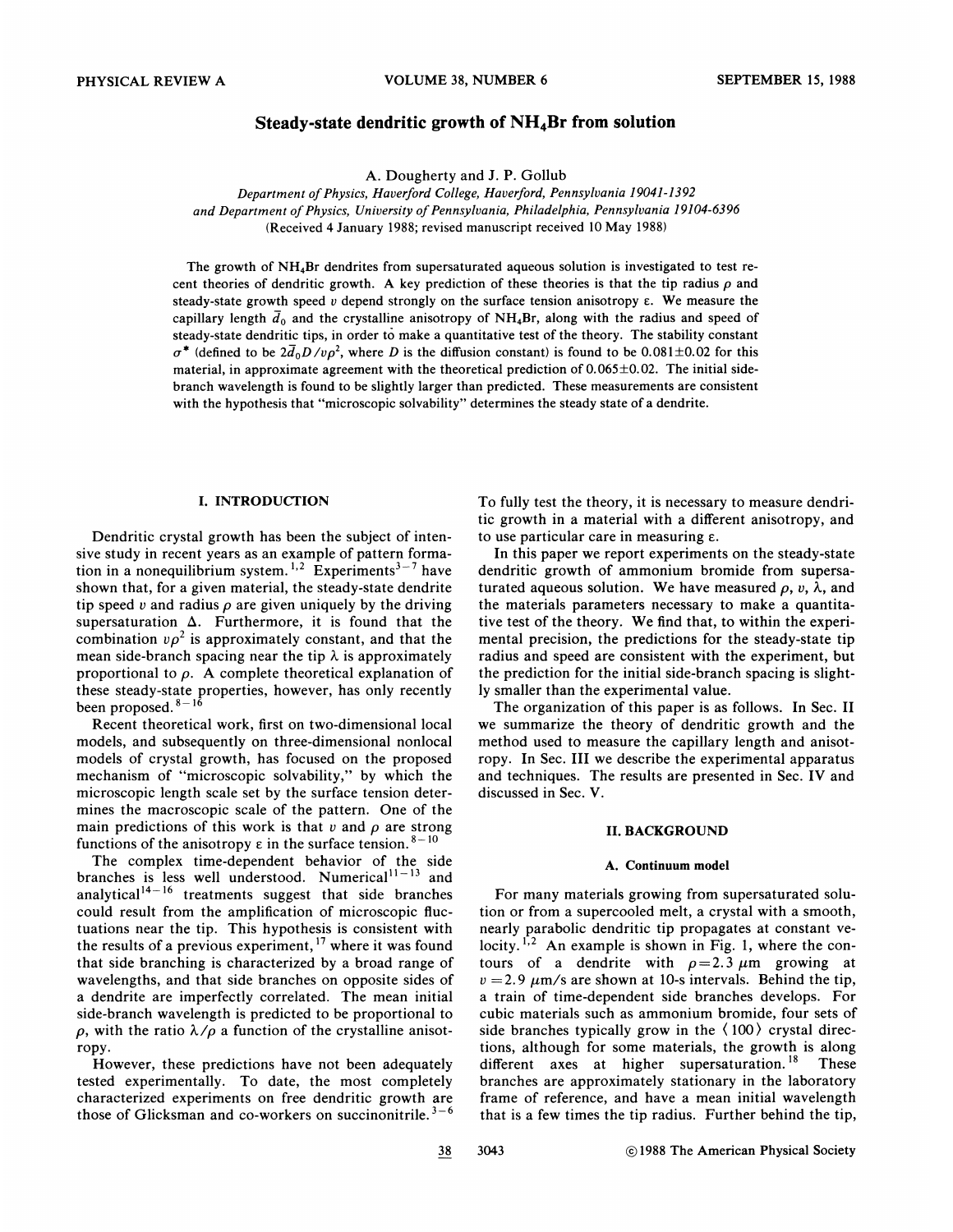the side branches compete in a complex coarsening process that is not well understood.

In the standard continuum model of dendritic crystal growth from solution, the growth of the crystal is assumed to be limited by the diffusion of the depositing substance towards the interface.<sup>2</sup> Since thermal diffusion is much faster than chemical diffusion, the latent heat of crystallization may be neglected. The solid-liquid interface is assumed to be microscopically rough, macroscopically curved, and approximately at thermodynamic equilibrium. Furthermore, the solid is assumed to expel all of the water. This leads to the "one-sided" model of solidification. (The "symmetric" model applies to the growth of a pure substance from the melt, where the growth is limited by the diffusion of the latent heat of solidification, and where the solid and liquid thermal conductivities are taken to be equal. The symmetric model is approximately valid for succinonitrile. )

The concentration of the depositing substance in the solution  $C(r)$  is expressed in terms of a dimensionless concentration field  $u(r)$  given by

$$
u(\mathbf{r}) = \frac{C(\mathbf{r}) - C_{\text{eq}}}{\Delta C} ,
$$

where  $C_{\text{eq}}$  is the equilibrium saturation concentration (mass per unit volume) at the operating temperature and  $\Delta C = \rho_s - C_{eq}$ , where  $\rho_s$  is the density of the solid. In the solution,  $u(\mathbf{r})$  satisfies the diffusion equation

 $D\nabla^2 u = \partial u / \partial t$ ,

where  $D$  is the diffusion constant for the depositing substance in solution.



FIG. 1. Contours of a growing dendrite taken at 10-s intervals.

If the surface tension is isotropic, the concentration at the interface is given by the Gibbs-Thompson relation<sup>2</sup>

$$
u_i = d_0 \kappa ,
$$

where  $\kappa$  is the curvature and  $d_0$  is the capillary length. If the surface tension is anisotropic, however, the Gibbs-Thompson relation must be modified, and the concentration at the interface is then'

$$
u_i = d_0(\theta_1, \theta_2)(\kappa_1 + \kappa_2) + \frac{\partial^2 d_0(\theta_1, \theta_2)}{\partial^2 \theta_1} \kappa_1
$$
  
+ 
$$
\frac{\partial^2 d_0(\theta_1, \theta_2)}{\partial^2 \theta_2} \kappa_2,
$$
 (1)

where  $\theta_1$  and  $\theta_2$  are angular displacements along the principal axes of the surface and  $\kappa_1$  and  $\kappa_2$  are the corresponding principal curvatures. The capillary length  $d_0(\theta_1, \theta_2)$  is given in terms of the surface tension  $\gamma(\theta_1, \theta_2)$ and the chemical potential  $\mu$  of the depositing substance  $by<sup>2</sup>$ 

$$
d_0(\theta_1, \theta_2) = \frac{\gamma(\theta_1, \theta_2)}{(\Delta C)^2(\partial \mu / \partial C)}
$$

For a crystal with cubic symmetry, the surface tension in the (100) plane is assumed to be of the form<sup>1</sup>

$$
\gamma(\theta) = \gamma_0 [1 + \varepsilon_4 \cos(4\theta) + \cdots], \qquad (2)
$$

where  $\theta$  is the angle from the [100] direction, and the dots indicate higher harmonics. In the same plane, the angular dependence of the capillary length is then

$$
d_0(\theta) = \overline{d}_0 [1 + \varepsilon_4 \cos(4\theta) + \cdots],
$$

where  $\overline{d}_0$  is the average of  $d_0(\theta)$  over all angles.

Far from the interface, the concentration tends to the asymptotic value  $u_{\infty} = \Delta$ , where  $\Delta$  is the supersaturation. Finally, from conservation of mass, the normal velocity of the interface is

$$
v_n = D \nabla u \cdot \mathbf{n} \tag{3}
$$

where **n** is a unit vector normal to the interface.

#### B. Dendritic growth

In the limit of vanishing surface tension, the steadystate shape of the growing crystal is given by the Ivantsov solution, a paraboloid of revolution propagating at constant speed, <sup>19</sup> or by a needle crystal of elliptical cross section. $20$  The dendrite tip speed and radius of curvature are given in terms of the supersaturation by

$$
\Delta = p e^p E_1(p) ,
$$

where  $p = \rho v / 2D$  is the Péclet number and  $E_1(p)$  is the exponential integral. A continuous family of solutions exists, so that for a given  $\Delta$ , no unique prediction can be made for the tip radius and speed.

Experimentally, however, a unique tip radius and speed are found<sup>3-7</sup> at a given supersaturation. The experiments of Huang and Glicksman<sup>5</sup> on succinonitrile further established that the combination  $\nu \rho^2$  is approxi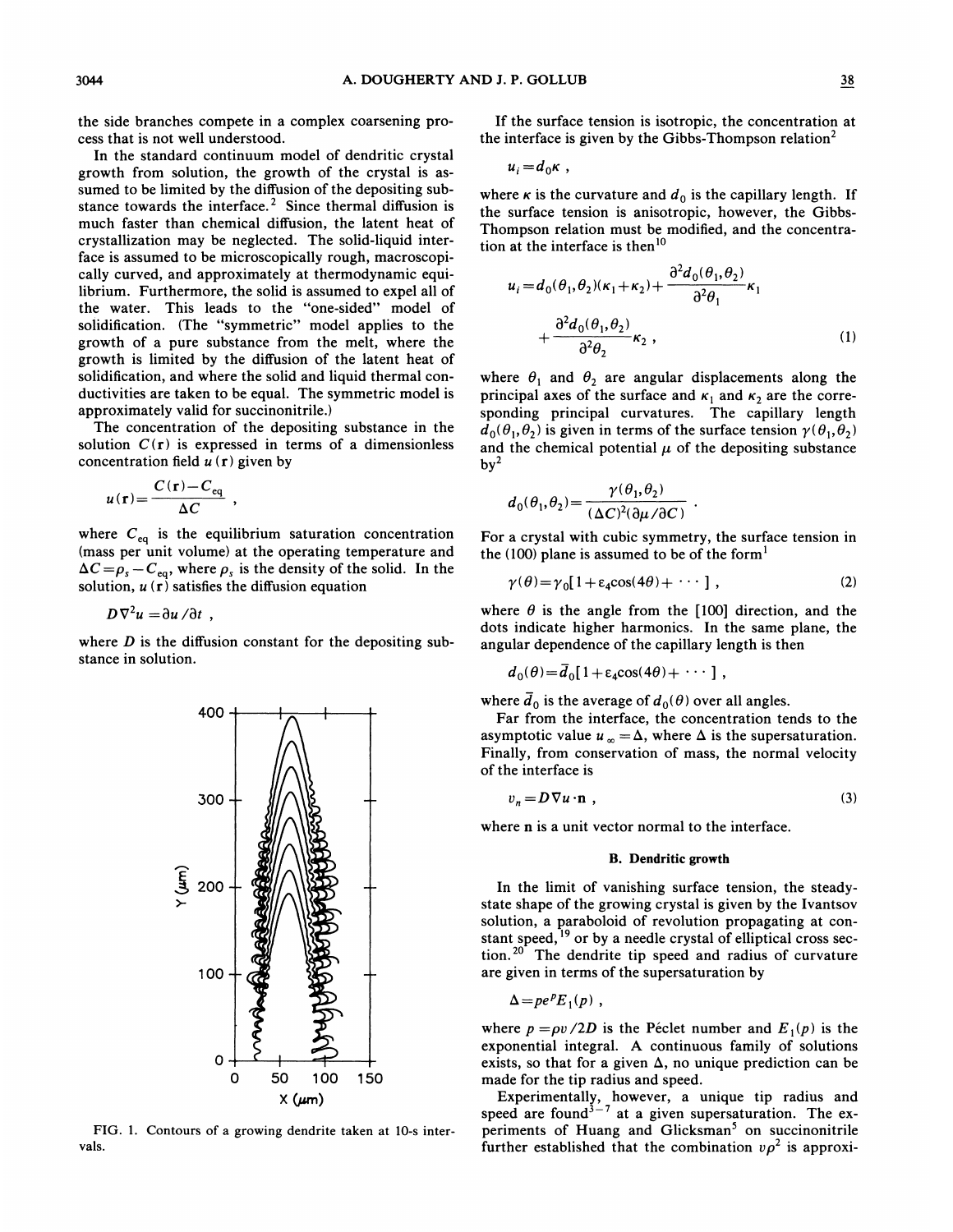mately constant. This fact may be expressed by introducing a dimensionless stability constant

$$
\sigma^* = \frac{2\overline{d}_0 D}{v \rho^2} \tag{4}
$$

For succinonitrile,  $\sigma^*$  was found<sup>5</sup> to be 0.0195. This value is roughly consistent with the hypothesis that the dendrite tip is marginally stable (perturbations that deform the tip have precisely zero growth rate).  $2,21$  The quantity  $v \rho^2$  was also found to be approximately constant for the growth of  $NH<sub>4</sub>Br$  dendrites from aqueous solution in a capillary tube,<sup>7</sup> but lack of knowledge of the materials parameters prevented a quantitative determination of  $\sigma^*$ . Similar results were also found<sup>22</sup> for the dendritic growth of <sup>4</sup>He. However, this quantity was not found to be a constant in the dendritic growth of krypton.<sup>23</sup> This was attributed to the importance of attachment kinetics in that system.

Recent theoretical work has shown that if isotropic surface tension is included, there are no steady-state solutions. However, when a finite anisotropy is included in ' $\gamma(\theta)$ , a discrete set of solutions is found.<sup>1,8</sup> Of this set, only the one with the highest speed is linearly stable.<sup>9</sup> This solution is a needle crystal that is approximately parabolic close to the tip, and corresponds to a particular value of  $\sigma^*$  that depends only on the crystalline anisotropy. In the region of experimental interest, where  $\varepsilon_4 \approx 0.01$ , the value for  $\sigma^*$  obtained from numerical calculations is found to vary approximately linearly with  $\varepsilon_4$ .

It may also be possible to explain side branching within this theoretical framework by considering the effect of finite amplitude perturbations on the tip.  $10-16$  In a frame of reference moving with the tip, a perturbation appears as a wave that propagates along the dendrite away from the tip. Periodic perturbations are strongly amplified for<br>a broad range of wavelengths.<sup>13,14</sup> If  $\lambda$  is estimated to be a broad range of wavelengths.<sup>13,14</sup> If  $\lambda$  is estimated to be the wavelength of the fastest growing perturbation, then the ratio  $\lambda/\rho$  depends only on the crystalline anisotro-<br>  $\lambda$ <sup>13.14</sup>. Hence, this member this is appeared almaly as the py.<sup>13,14</sup> However, this wavelength increases slowly as the perturbation moves away from the tip, so there is no completely unambiguous way to identify the side-branch wavelength from this calculation.<sup>14</sup> Furthermore, for any given initial wavelength, there is a distance behind the tip at which the perturbation will stop growing,  $14$ while in experiments, side branches continue to grow at all distances behind the tip. Calculations on the evolution of a perturbation containing a range of wavelengths, <sup>14</sup> on the other hand, show that if the initial perturbation contains arbitrarily long wavelengths, then it will continue to grow at arbitrary distances behind the tip. In this model, the estimated side-branch wavelength is still weakly dependent on the distance behind the tip, but the ratio  $\lambda/\rho$  is found to be approximately proportional to  $(\sigma^*)^{1/2}$ . A similar result for  $\lambda/\rho$  has also been obtained by considering the evolution of a disturbance that is initially localized near the tip.<sup>16</sup>

#### C. Growth of a small, nearly spherical crystal

The key difficulty in making a quantitative comparison with theory is the need for accurate measurements of the capillary length  $\bar{d}_0$  and the surface tension anisotropy  $\varepsilon_4$ . Both of these quantities can be determined by considering the properties of a small, nearly spherical crystal that is approximately in equilibrium with the solution.

In the quasi static approximation,<sup>2</sup> the concentration outside an isolated sphere of radius R held at constant temperature is assumed to satisfy  $\nabla^2 u(\mathbf{r}) = 0$ . For the determination of  $\bar{d}_0$ , we ignore the small anisotropy, so that at the interface  $u(R)=2\overline{d}_0/R$ . The concentration field is then

$$
u(\mathbf{r}) = \Delta - \frac{R}{r} \left[ \Delta - \frac{2 \overline{d}_0}{R} \right],
$$

and the radial velocity is

$$
v_R = \frac{D}{R} \left[ \Delta - \frac{2 \bar{d}_0}{R} \right].
$$
 (5)

The capillary length can be determined by fitting Eq. (5) to the measured rate at which a crystal shrinks when it is close to equilibrium, with the right-hand side of Eq. (5) slightly negative. (A growing crystal cannot be used for this measurement because it would eventually become morphologically unstable.<sup>2</sup>) This method for determining  $\bar{d}_0$  assumes that kinetic effects do not create an asymmetry between the processes of growth and dissolution of a rough interface, an assumption that is discussed in Sec. II D and is consistent with the anisotropy results reported in Sec. IV.

The anisotropy in  $\gamma(\theta)$  can be determined from measurements of the shape of a single crystal in equilibrium with the solution. If the surface tension  $\gamma(\theta)$  is given by Eq. (2), then the radius of the crystal measured in the  $(100)$  plane will be<sup>10</sup>

$$
R(\theta) \approx R_0 [1 + \varepsilon_4 \cos(4\theta) + \cdots ] \ . \tag{6}
$$

Since the second derivative of  $d_0(\theta)$  enters the expression for  $u_i$  in Eq. (1), it is important to place limits on any higher harmonics in  $R(\theta)$ . Because the equilibrium state of Eq. (5),  $v_R = 0$ , is unstable, it is in practice necessary to measure the anisotropy of a slowly shrinking crystal (or possibly a very slowly growing one}.

#### D. Assumptions

In all of the theoretical work we have summarized, it is assumed that the interface of the growing dendrite is rough on a microscopic scale. Furthermore, in order to determine the anisotropy in the surface tension, it is assumed that the equilibrium shape of the crystal is not faceted.<sup>24</sup> This will be true for some materials if the temperature is sufficiently high.<sup>25</sup> However, under certain conditions, the assumption is violated by other materials that grow dendritically, including  $NH<sub>4</sub>Br$  in solution. Crystals of these materials held in equilibrium will eventually become at least partially faceted. However, when driven slightly away from equilibrium (by growth), the facets disappear,  $26$  and the interface becomes macroscopically curved. We refer to this phenomenon as kinetic roughening. Although not much is known about kinetic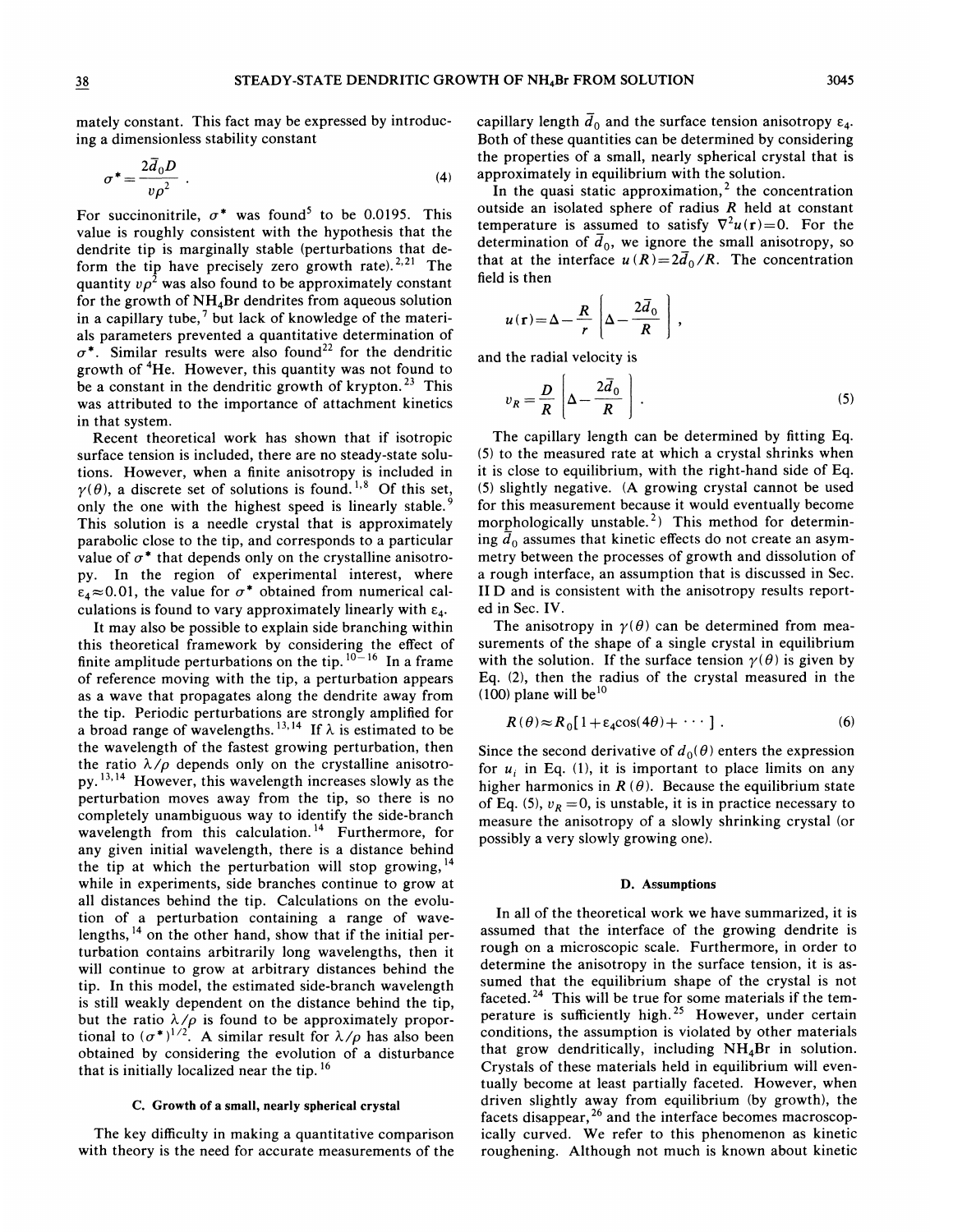roughening, we propose as a working hypothesis that the properties of a kinetically roughened interface are indistinguishable from those of a thermally roughened interface. If so, the standard continuum model of dendritic growth described above should apply to the kinetically roughened interface as well.

The method we have adopted to measure the capillary length requires symmetry between the growth and dissolution kinetics. For a faceted interface, this is generally not the case. Instead, growth takes place primarily at steps at the edges of screw dislocations or at nuclei on the surface, while dissolution is dominated by the removal of molecules from corner sites.<sup>27</sup> This asymmetry is clearly evident in the crystal shape, since growing crystals often have sharp corners, while dissolving ones have rounded corners. Thus the anisotropy in the crystal shape will in general depend on the growth velocity of the crystal. For a rough interface, however, there is no nucleation barrier, and growth and dissolution take place at similar sites.  $27$ Thus for a rough interface, it is reasonable to assume that both the growth and the dissolution rates of an approximately spherical crystal are given by Eq. (5), and that the shape anisotropy will not depend on the velocity (provided it is sufficiently slow that the quasistatic approximation still applies). Furthermore, we propose that this symmetry between growing and shrinking is applicable to kinetically roughened crystals such as  $NH<sub>4</sub>Br$ . The anisotropy measurements described in Sec. IV support these hypotheses.

Finally, the continuum growth model requires that the tip radius be sufficiently large compared to the atomic scale that microscopic irregularities and thermal fluctuations are insignificant. (Although fluctuations are sometimes introduced to explain side branching, their effects on the size and stability of the tip are usually assumed negligible.) This assumption may not be completely adequate when the tip radius is at the micron level or smaller, as occurs for growth from solution at sufficiently large supersaturation.

## III. EXPERIMENTAL METHODS

## A. Crystal growth

The crystal growth cell is a rectangular glass cylinder  $60\times10\times1$  mm<sup>3</sup> that is initially open at both ends. Thin cells are used to accommodate the 7.5-mm working distance of the microscope objective and to suppress convective flow in the fluid. One end of the cell is filled with a tapered wedge of glass and sealed with a gap-filling, water-resistant epoxy. Analytical reagent grade  $NH_4Br$ (99.7% pure) is combined with distilled, deionized water that has been filtered through a  $0.22$ - $\mu$ m membrane filter. (The main impurity in the  $NH<sub>4</sub>Br$  is 0.2% chloride, which is difficult to remove.) The  $NH_4Br$  is dissolved in the water in a beaker held well above the saturation temperature. The cell is then immersed in the solution and filled. An air bubble is left in the cell to be used as a stirrer, and the remaining open end of the cell is sealed in the same manner as the first. In most of the experiments reported here, the saturation temperature was 56'C, and the solution consisted approximately of  $51\% \text{ NH}_4\text{Br}$  by weight. Under these conditions, the diffusion constant for NH<sub>4</sub>Br in solution is  $D = 2600 \pm 200 \ \mu \text{m}^2/\text{s}$ .

To obtain steady-state growth, the solution must be held at constant temperature. The growth cell is placed in a groove  $\frac{1}{8}$ -in. deep inside a copper block whose temperature is electronically controlled to about 2 mK. This corresponds to fluctuations of approximately  $3 \times 10^{-6}$  in  $\Delta$ . A vertical hole in the block, covered with glass windows, is used for optical access on an Olympus inverted microscope. For additional thermal stability, the bottom of the block is insulated from the microscope stage, and the top is covered with a temperature-regulated aluminum heat shield.

To initiate growth, the solution is heated above the saturation temperature  $T_{sat}$  and stirred thoroughly. A crystal is then nucleated by cooling one end of the cell. Once growth begins, the temperature is set approximately to  $T_{\text{sat}}$ , and the cell is allowed to equilibrate. The crystal may be placed in a favorable orientation by momentarily tilting the cell. Dendritic growth is initiated by gradually cooling the cell to a few degrees below  $T_{sat}$ , so that  $\Delta$  is on the order of 0.01. Only experiments in which a single dendrite grows far from any other crystals are used for analysis.

Small crystals for the capillary-length and surfacetension measurements can be obtained by slowly raising the temperature of a growing dendrite to slightly below the saturation temperature. This results in a large dendrite tip. As the temperature rises, the sharply curved parts of the dendrite begin to dissolve, leaving only the tip and the largest side branches. These crystals eventually become approximately spherical. The temperature is then held constant. If there are several crystals in the cell, only isolated ones are considered. The growth or shrinking of the crystal is recorded on videotape at regular intervals under computer control.

# B. Image analysis

The growth cell is observed using a 10 or 20 power objective. The microscope also has an optional 1.5-power stage multiplier lens. The image is sent through a 6.7 power photo eyepiece to a videocamera, where it is recorded on standard VHS videotape for subsequent analysis. The videotape is played back under computer control, and images are digitized at a resolution of 512 by 480 picture elements (pixels) using digitizing boards from Imaging Technology, Inc. Real-time image averaging is performed to reduce noise. The overall magnifications range from approximately 1 to 0.32  $\mu$ m/pixel, and the distortion in linear measurements is less than  $1\%$ .

The location of the solid-liquid interface can be measured to a precision considerably better than the pixel size in the following manner.<sup>17</sup> The light intensity in the digitized image drops sharply from  $I_{\text{out}}$  to  $I_{\text{in}}$  over a distance of about 5 pixels (Fig. 2) as the interface is crossed from the exterior to the interior of the dendrite. The intensity function is approximated by a straight line in the interfacial region. The location of the interface is taken to be the intersection of that straight line with an intensi-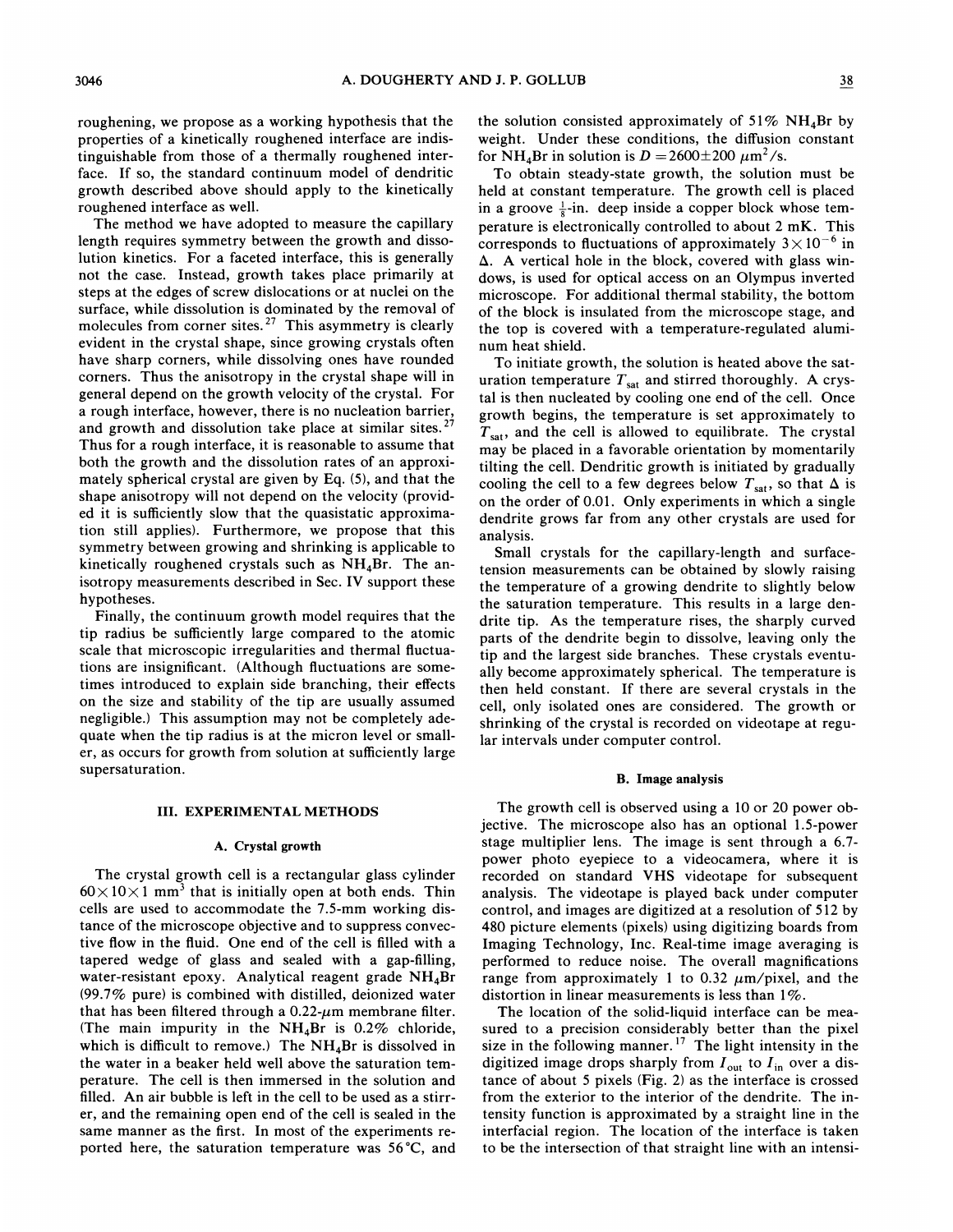

FIG. 2. Intensity in the digitized image across the dendrite interface. The square shows the interpolated interface position (see text). The digitization unit, <sup>1</sup> picture element (pixel), corresponds to  $0.32 \mu$ m.

ty threshold  $I_{\text{in}}+f(I_{\text{out}}-I_{\text{in}})$ , where f is a fractional threshold, typically taken to be 0.6. This interpolation procedure yields an uncertainty in measurements of the dendrite tip radius of about 0.<sup>1</sup> pixel. For the highest magnifications, this corresponds to about 0.03  $\mu$ m, considerably less than optical wavelengths. For consistency, the image is always scanned in a direction approximately perpendicular to the interface, and a threshold of  $f = 0.6$ is always used, although the results are generally not sensitive to these factors.

#### IV. EXPERIMENTAL RESULTS

The crystal morphology is strongly dependent on both the saturation temperature  $T_{sat}$  and the supersaturation  $\Delta$ . In the temperature range used in this experiment, the equilibrium shape of a small NH48r crystal is partially faceted. However, microscopically rough (and macroscopically curved) interfaces can be obtained by raising  $\Delta$ such that the interface grows and kinetic roughening occurs. The growth speed required to produce kinetic roughening decreases with increasing  $T_{sat}$ . If  $T_{sat}$  is approximately 55 'C, then kinetic roughening is observed for interfacial speeds on the order of  $10^{-3}$   $\mu$ m/s, while if  $T_{\text{sat}}$  is approximately 90 °C, then kinetic roughening is observed for speeds of  $10^{-4}$   $\mu$ m/s. At the higher temper atures especially, the transition to a faceted structure as the growth speed is lowered takes place very slowly, such that even with an average interfacial velocity on the order of  $10^{-5} \mu \text{m/s}$ , a 20- $\mu$ m crystal is only partially faceted after several hours. It is difficult to maintain such small growth rates over sufficiently long times to completely characterize the transition. A similar "dynamic broadening" of the roughening transition has been observed in other systems,  $28$  such as solid  $3$ He. All the measurements reported here were made on macroscopically curved interfaces that are assumed to be microscopically rough.

# A. Capillary length  $\overline{d}_0$

The capillary length may be determined by measuring the rate at which a small, nearly spherical crystal shrinks

when the difference  $\Delta - 2d_0/R$  is very small, about  $10^{-5}$ in the present experiment. If the temperature is raised slightly while a faceted crystal is present in the cell, the corners of the crystal are the first parts to dissolve. The crystal soon becomes approximately spherical, and begins to shrink. If the radial velocity is large enough that kinetic roughening occurs, but small enough that the quasistatic approximation is still valid, then Eq. (5) will apply.

The contours of a slowly shrinking crystal with  $T_{\text{sat}} \approx 46^{\circ}$ C are shown in Fig. 3 at 10-min intervals. The crystal is viewed from below, so the contours represent projections of the crystal on the horizontal plane. The crystal appears to remain roughly spherical throughout the entire process, although it may still be slightly elongated along the original dendrite growth direction, and some evidence of faceting remains at early times. The mean radius  $R(t)$  of the projection of the crystal is obtained by averaging the radius over all angles. The time dependence of  $R(t)$  is then measured (Fig. 4) in order to determine the capillary length  $\overline{d}_0$ .

For a free sphere in an infinite solution,  $R(t)$  is given by integrating Eq. (5) above. In the actual experiment, however, the shrinking crystal rests on the bottom of the growth cell. This imposes the additional constraint that the gradient of the concentration perpendicular to the wall must be zero. As a result, the growth rate is reduced. Although the crystal shape is not known, we have treated the process in the following approximate manner. The concentration field outside a sphere tangent to a wall is calculated numerically in the quasistatic approximation by solving Laplace's equation on a large (75000 point) grid using an over-relaxation algorithm. The result is shown in Fig. 5, where contours of constant concentration in a vertical plane are shown for a sphere of unit radius resting on the cell bottom. The mass flux  $dm/dt$ away from the sphere is determined by integrating the concentration gradient over a hemisphere that encloses the crystal. If we assume that the crystal remains spherical, then the radial velocity  $v_R = dR / dt$  is related to the mass flux by  $dm/dt = (4\pi R^2)dR/dt$ . The overall result is that  $v_R$  is reduced by a factor of 0.71 from Eq. (5).



FIG. 3. Contours of a shrinking crystal at 10-min intervals. The crystal appears to move somewhat, as discussed in the text.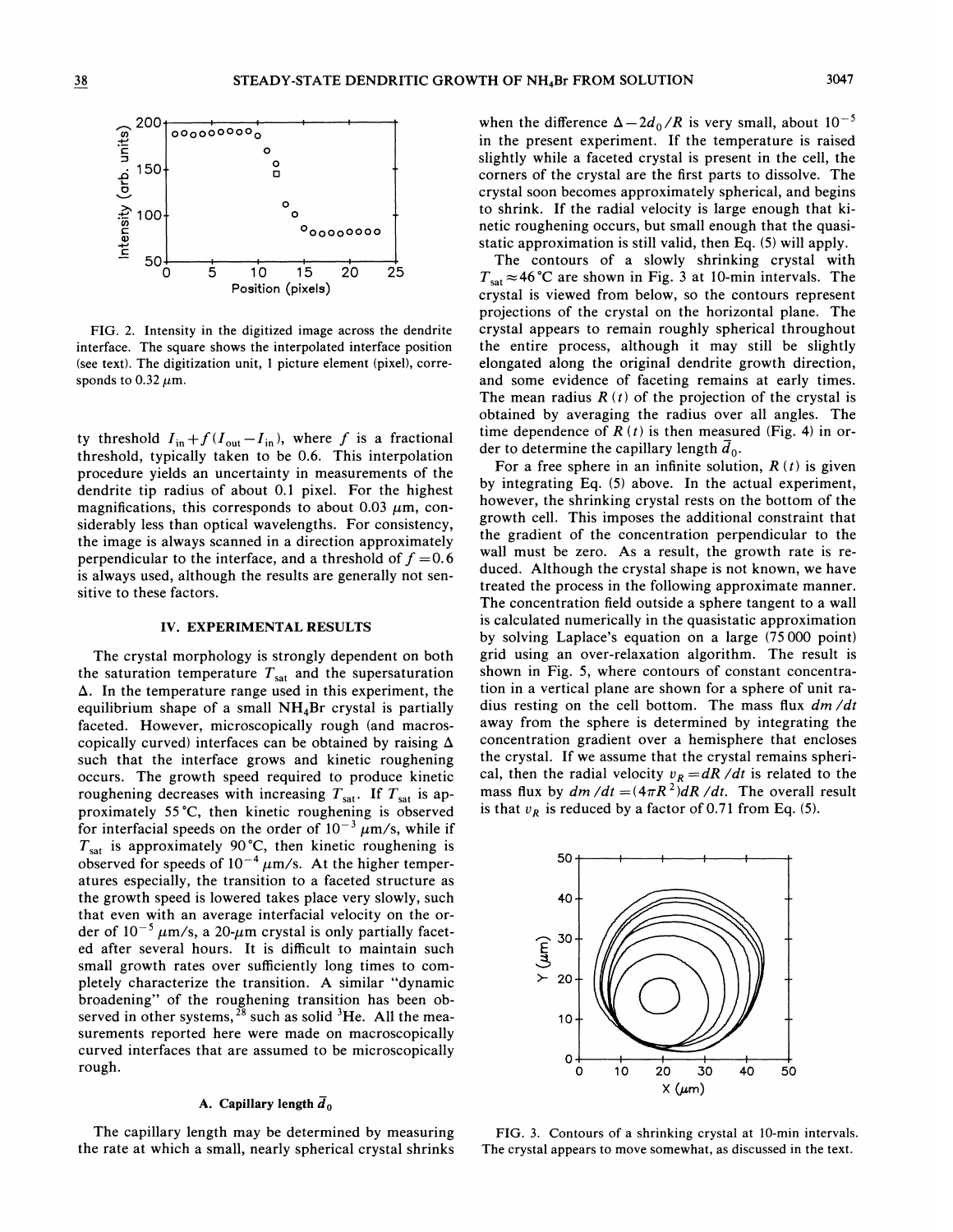

FIG. 4. Time dependence of the average radius of the crystal in Fig. 3. The solid line is a fit to Eq. (5), corrected for the presence of the cell wall (see text), with capillary length  $\overline{d}_0$  = 2.8 × 10<sup>-4</sup>  $\mu$ m, and  $\Delta$  = 1.4 × 10<sup>-5</sup>.

The actual crystal may not stay spherical, however. If we start with a sphere in the numerical calculation, we find that it shrinks most rapidly on the top and flattens slightly, at least initially. We have not followed the evolution of the shape numerically beyond this initial state. In the experiment, the crystal tends to move somewhat, as is evident in Fig. 3. This motion may contribute to keeping the crystal approximately spherical. The crystal could roll if the cell is not perfectly level, or if the subsequent evolution of the crystal leads to an unstable shape. We expect, however, that any additional corrections to the radial speed due to shape changes would not significantly change the results for  $\overline{d}_0$ , within the experimental precision.

The best fit to the data in Fig. 4 gives  $\bar{d}_0 = 2.8 \pm 0.4 \times 10^{-4} \mu \text{m}$ , where the uncertainty represents a 90% confidence level due to statistical errors. The quality of the fit also confirms that the shrinking of the crystal is well described by the quasistatic approximation for the diffusion-limited growth of a rough interface.



FIG. 5. Computed contours of constant concentration for a sphere on the bottom of the cell in the quasistatic approximation. The dimensionless concentration at the sphere is normalized to 1. Successive contours are at intervals of 0.1.

To determine the anisotropy in the surface tension, the radius of a single crystal is measured as a function of angle. We observe a kinetically roughened crystal in order to determine the surface tension anisotropy appropriate to the growing dendrite, since that of the faceted equilibrium crystal would not apply. Comparison of the results for a slowly growing and a slowly shrinking crystal also allows a test of the symmetry between these two cases. This symmetry is important for interpreting the results of the capillary-length measurement above.

The radius as a function of angle for a slowly shrinking crystal from Fig. 3 is shown in Fig. 6(a). The crystal is shrinking rapidly enough that kinetic roughening has occurred. The fourfold anisotropy coefficient in Eq. (6) may be determined from a Fourier series representation of  $R(\theta)$ , as shown in Fig. 6(b). Averaging the results from three different crystals, we find that  $\varepsilon_4 = 0.016 \pm 0.004$ . In addition, the ratio  $\epsilon_8/\epsilon_4$  is estimated to be less than about 0.2.

To test whether the same anisotropy is obtained for growing and shrinking crystals, we have measured the shape anisotropy of a crystal near  $T_{sat} \approx 90^{\circ}$ C. At the higher temperature, kinetic roughening occurs at a much lower interfacial speed, so a kinetically roughened growing crystal can be studied before it becomes morphologically unstable. A crystal of radius  $R \approx 26 \mu m$  was held approximately in equilibrium in solution. Over the course of about an hour, the radial velocity  $v_R$  ranged between roughly  $-5\times10^{-4}$  and  $5\times10^{-4}$   $\mu$ m/s. Over this



FIG. 6. (a) Radius vs angle for a single crystal approximately in equilibrium with the solution. (b) Amplitudes of the first few coefficients in a Fourier series representation of  $R(\theta)$ .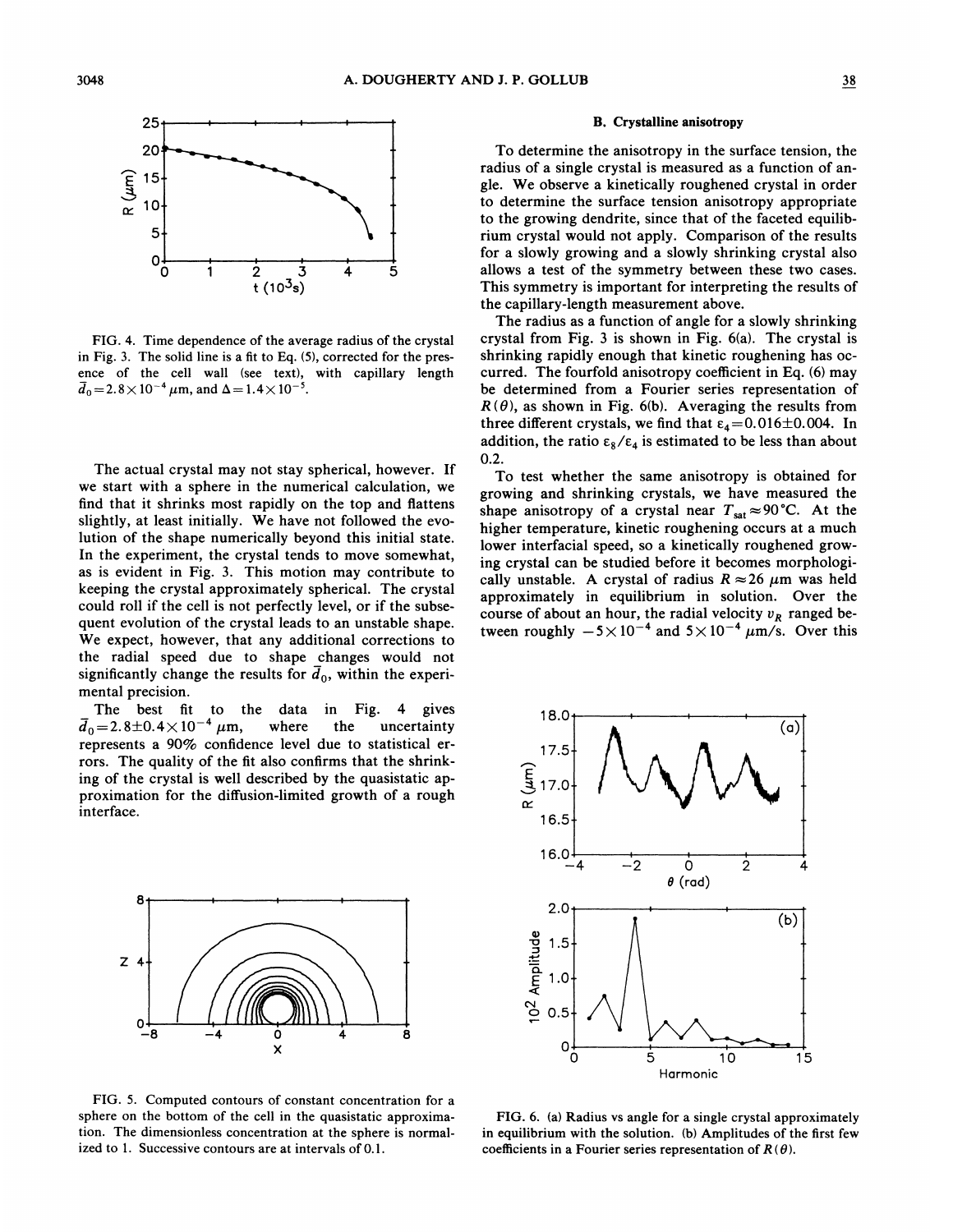

FIG. 7. Time dependence of the apparent anisotropy  $\varepsilon_4$  for the crystal in Figs. 3 and 4. The measurement is valid for  $t \lesssim 3000$  s, when the crystal begins to move.

time interval, the shape anisotropy was  $\varepsilon_4 = 0.016 \pm 0.002$ . Similar measurements were made for another crystal with  $v_R$  between  $-0.007$  and 0.007  $\mu$ m/s over an interval of about 1.5 h, and the shape anisotropy was found to be  $\varepsilon_4$  = 0.016 ± 0.003. These results are consistent with the hypothesis of symmetry for the growing and shrinking of kinetically roughened crystals, and they support the use of the capillary length determined from a shrinking crystal to characterize the growing dendrite.

It is important to know the orientation of the crystal axes in order to measure the anisotropy. Since the crystal was originally part of a dendrite growing in the horizontal plane, the [100] direction corresponding to the main dendrite stem is also in the horizontal plane. The [010] direction corresponding to one set of side branches is also approximately in the horizontal plane, so that the normal to the image must be nearly along the [001] direction, although the orientation is not precisely known. The differences in height of the four peaks in Fig. 6(a) may be due, in part, to an error in alignment of the crystal.

The time dependence of  $\varepsilon_4$  for the crystal in Fig. 3 is shown in Fig. 7. Although the shrinking crystal is not in equilibrium, we find that as long as the radial speed is fairly small and the crystal has not rolled significantly, the measured  $\varepsilon_4$  is approximately constant. This indicates that  $\varepsilon_4$  does not depend on interfacial velocity. The apparent  $\varepsilon_4$  begins to decrease after about  $t = 300$  s, due to the motion visible in Fig. 3, so that the crystal is no longer being viewed along the [001] direction. Prior to that time, the alignment is estimated to be correct to within about 20°, so that orientational error should reduce the apparent anisotropy at worst by a factor of 0.94.

# C. Steady-state dendritic tips

Given the measured value of  $\overline{d}_0$  obtained above, the stability constant  $\sigma^*$  can be computed from measurements of the steady-state tip radius and speed over a range of supersaturations. For each supersaturation, a series of images of the growing dendrite tip is digitized at regular intervals. For each image, a parabola is fitted to the tip to determine the tip radius and position. The

speed is measured by dividing the tip displacement between two images by the time interval. This analysis is then repeated on a number of images to determine the steady-state values of  $\rho$ , v, and  $\sigma^*$ .

The contour of a dendrite growing at  $v = 3.1 \mu m/s$  is shown in Fig. 8, along with a parabola of radius  $\rho = 2.1$  $\mu$ m fitted to the tip. The parabola is fitted in the following manner. Approximately 50 to 80 points along the interface, from the tip to a distance of about  $3\rho$  behind the tip, are found by scanning along horizontal and vertical lines in the digitized image and using the interface-finding algorithm described above. A parabola is then fitted to these points to estimate the tip location and radius, and the orientation angle of the dendrite. Since the interface is sharply curved near the tip, the horizontal and vertical scans do not generally give a highly accurate measurement of the tip location and radius. However, using this as a first approximation, a new set of points is found, this time always reading the image intensity on a line approximately perpendicular to the interface. The result is a substantially improved measurement of the interface. This process is repeated several times until subsequent iterations do not decrease the uncertainty in  $\rho$ . For the dendrites measured in this experiment, the typical tip radius is about 10 pixels, with an uncertainty of about 0.<sup>1</sup> pixel.

The accuracy of the fit may be assessed in several ways. First, the measured tip radius may be determined as a function of the maximum distance  $z_{\text{max}}$  behind the tip used in the fitting process. The measured radius is found to be a slowly increasing function of  $z_{\text{max}}$  [Fig. 9(a)], due to the fact that the dendrite is only approximately parabolic. For  $z_{\text{max}} \gtrsim 4\rho$ , the tip of the best fitting parabola begins to deviate noticeably from the actual tip of the dendrite, even though no side branches can be detected at that distance. A second approach to assessing the quality of the fits is to determine the reduced  $\chi^2$ , as shown in Fig. 9(b). This quantity gradually increases with  $z_{\text{max}}$  but does not give a sharp criterion for the optimal  $z_{\text{max}}$ . One cannot choose  $z_{\text{max}}$  to be less than about  $2\rho$  because the number of data points becomes small, causing the uncertainty to increase, as indicated by the bars in Fig. 9(a). Also, the sharply curved tip region is the most difficult part of



FIG. 8. Tip of a dendrite with a parabola of radius  $\rho = 2.1$  $\mu$ m fitted to the tip.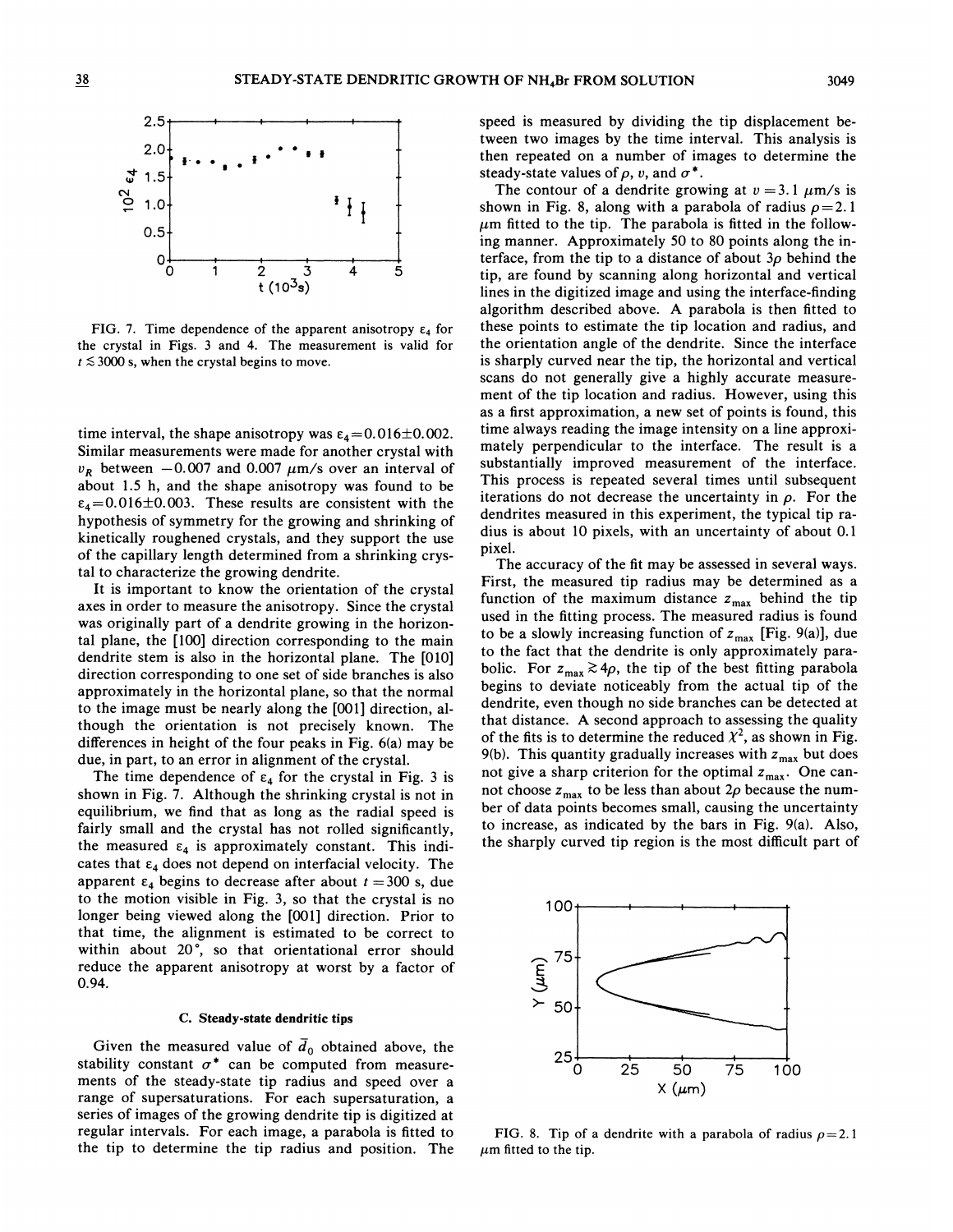

FIG. 9. (a) Measured tip radius as a function of the maximum distance  $z_{\text{max}}$  used in the fit. The apparent radius increases steadily as points further back along the dendrite are included. (b) Reduced  $\chi^2$  for the parabolic fit. Based on these results, we chose  $z_{\text{max}} = 3\rho$  for all tip-radius measurements.



FIG. 10. (a) Steady-state values of  $\rho$  as a function of tip speed v, for a number of dendrites. (b) Steady-state value of  $v\rho^2$  for the same dendrites. The average value (solid line) is  $18 \pm 3$  $\mu$ m<sup>3</sup>/s, whereas the theoretical prediction is 22 $\pm$ 7  $\mu$ m<sup>3</sup>/s.

the dendrite to image accurately. As a reasonable compromise, we have chosen  $z_{\text{max}} = 3\rho$ .

The steady-state growth of several different dendrites is represented in Fig. 10(a), where we have plotted  $\rho$  versus v, and in Fig. 10(b), where we have plotted  $v\rho^2$  versus v. Though there is significant scatter,  $v\rho^2 = 18 \pm 3$   $\mu$ m<sup>3</sup>/s, and is approximately constant. Using the value for  $\bar{d}_0$ obtained above, we find from Eq. (4) that  $\sigma^* = 0.081$  $±0.02.$ 

#### D. Measurement limitations

We are able to perform accurate measurements only over a somewhat restricted range of velocities. At high velocities, the dendrite tips become too small to be accurately measured. Even at the highest available magnification, a tip radius of 2  $\mu$ m corresponds to only 6.25 pixels. This may account for the somewhat larger scatter in the data at high speed.

At low velocities, two additional effects may become important. First, the characteristic length of the diffusion field  $l = 2D/v$  becomes larger than the cell thickness  $d = 1$  mm. However, as shown in Ref. 17, this does not seem to be an important effect. For the data in Fig. 10, the ratio  $1/d$  varies from 0.92 to 16, but there is no clear dependence of  $v\rho^2$  on  $l/d$ . A second effect that must be considered is convection in the fluid due to horizontal density gradients near the interface. In the experiments on succinonitrile at very low supercoolings,  $5$  the growth speed depended strongly on the orientation of the dendrite with respect to gravity. This was attributed to convective flow in the fluid. In the present experiments, on the other hand, the thin horizontal cells should strongly suppress convective flow. We observed no evidence of buoyancy-induced convection.

Bulk fluid flow could also occur as a result of the density change upon crystallization. For the  $NH<sub>4</sub>Br$  system, however, this effect is small. If the excess  $NH<sub>4</sub>Br$  in a fixed quantity of supersaturated solution at  $\Delta=0.01$  is crystallized, the relative density change is  $\delta = (\rho_f - \rho_i)/\rho_i \approx 0.006$ , where  $\rho_i$  is the density of the initial solution and  $\rho_f$  is the average density of the final solid-liquid mixture. In the symmetric model for solidification from the melt, neglecting surface tension, McFadden and Coriell<sup>29</sup> have shown that a small density change upon crystallization only acts as a small perturbation of order  $\delta$  to the Ivantsov solution, and is negligible for many materials of interest. For succinonitrile, in comparison,  $\delta$  is 0.028.

Finally, because small changes in impurity concentration might have a significant effect on the material properties, all the dendrite measurements reported here were performed on the solution in a single sealed cell, although measurements in other cells gave similar results. The anisotropy measurements in several different cells all gave comparable results.

# E. Time evolution of  $v\rho^2$

As an additional check on the combination  $\nu \rho^2$ , we monitor the growth of a single dendrite as a function of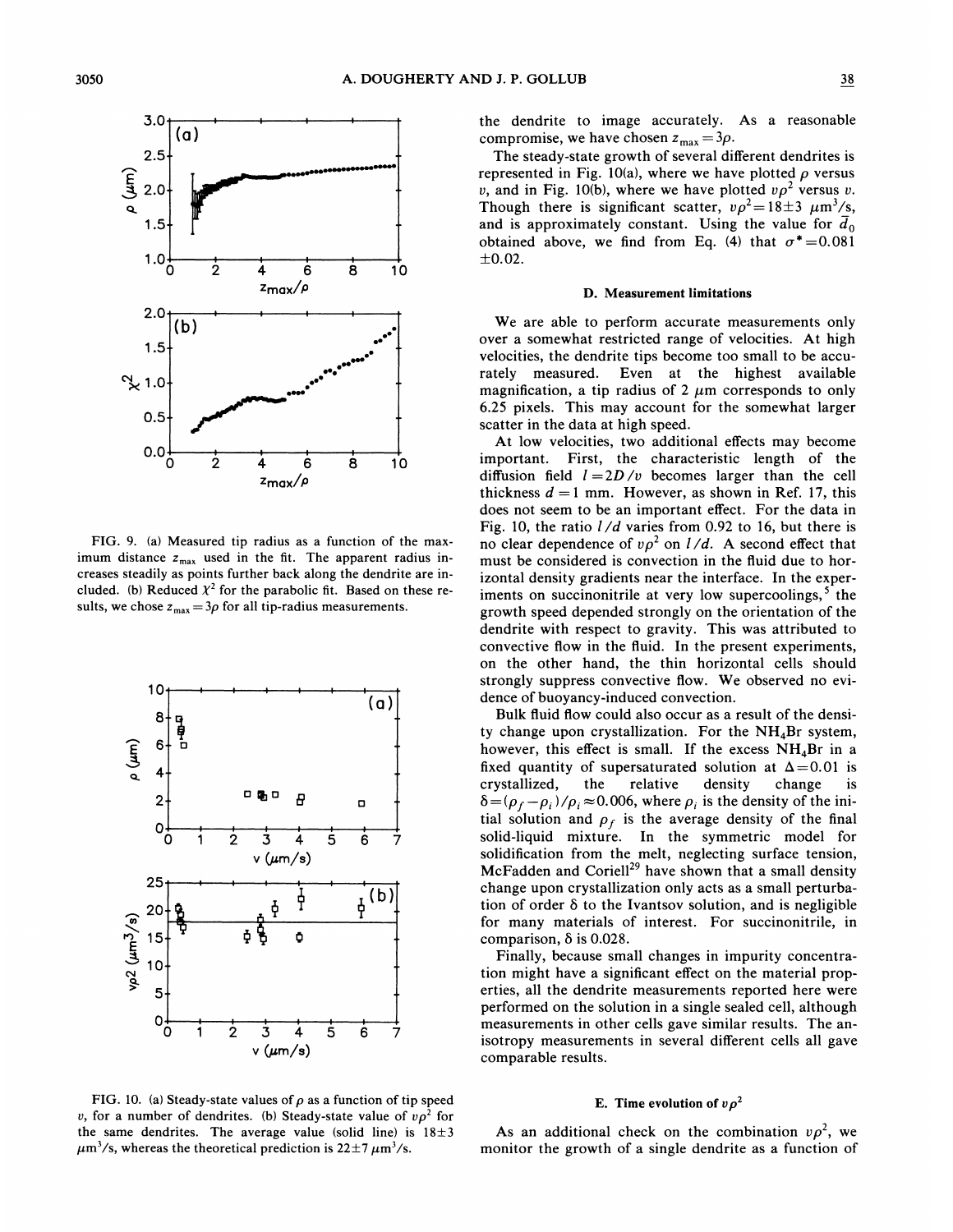

FIG. 11. (a) Time dependence of tip speed for a single dendrite. The dendrite gradually slows down due to finite size effects. (b) Time dependence of  $v\rho^2$  for the same dendrite. The small drift due to finite size effects is not a dominant source of error.

time. In a finite cell, the dendrite need not reach a strictly steady state, since the cell gradually becomes depleted, and the cell walls can also affect the diffusion field. Such finite size effects have been studied theoretically<sup>30</sup> to a limited extent, but are not well understood. We observe that over long times the dendrite speed tends to decrease, as shown in Fig. 11(a). (The fluctuations in the graph reflect the measurement uncertainties in both  $v$  and  $\rho$ .) The combination  $v\rho^2$  increases slowly with time [Fig. 11(b)], but the total drift is no larger than the variation from one run to another. This suggests that the quantity  $\nu \rho^2$  is a fairly robust measure of the dendrite-tip properties even if the growth conditions are not strictly steady.

#### F. Side-branch spacing

We have also tested the hypothesis that  $\lambda$  varies linearly with  $\rho$ . In previous work, <sup>17</sup> we showed that the side branching is only roughly periodic, even quite close to the tip. For this reason, the mean wavelength must be determined from measurements of a large number of side branches. It is convenient to determine  $\lambda$  in the same manner as in Ref. 17. In a frame of reference moving with the tip, the side branches appear as propagating waves. The half-width of the dendrite  $w<sub>z</sub>(t)$ , measured from the center to one side at a fixed distance z behind the tip, is an oscillating function of time. The sidebranch wavelength is determined by dividing the tip speed by the mean frequency of the peak in the power spectrum of  $w<sub>z</sub>(t)$ . This gives a statistically stationary measure of  $\lambda$ .



(b) FIG. 12. Ratio of the mean initial side-branch wavelength to the tip radius for the dendrites in Fig. 10. The average value (solid line) is 5.2, whereas the theoretical prediction is 3.7.

The ratio  $\lambda/\rho$  is shown in Fig. 12 for the dendrites whose steady-state tip properties are given in Fig. 10. We find that  $\lambda/\rho \approx 5.2 \pm 0.8$ , and is approximately constant. However, as in Ref. 17, we also find that the side-branch spacing is irregular, and the power spectrum of  $w<sub>z</sub>(t)$  has a broad peak at the mean side-branching frequency.

# V. COMPARISON WITH THEORY

The theoretical model predicts that  $\sigma^*$  is a strong function of the surface tension anisotropy. Using the experimentally measured value of  $\varepsilon_4 = 0.016 \pm 0.004$  in the one-sided model of solidification, Kessler and Levine<sup>31</sup> predict that  $\sigma^* \approx 0.065 \pm 0.02$ , where the uncertainty is primarily due to that in  $\varepsilon_4$ . This prediction compares favorably with the experimental value of  $\sigma^*$  $=0.081\pm0.02$ . For the same anisotropy, the theoretically estimated value for the mean initial side-branch spacing is  $\lambda/\rho \approx 3.7$ . As noted above, the estimate is somewhat dependent upon the particular details of the model, but is smaller than the experimental value of  $\lambda/\rho \approx 5.2\pm0.8$ .

In order to make a quantitative comparison of these results with the experiments on succinonitrile, the differences between the one-sided and symmetric models, and the scaling of the dendrite properties with anisotropy, must be considered. For the one-sided model in two dimensions, the predicted value of  $\sigma^*$  is twice that for the symmetric model with the same anisotropy.<sup>32</sup> Similar results are expected to hold in three dimensions.<sup>31</sup> In addi tion,  $\sigma^*$  is predicted to scale roughly linearly with  $\varepsilon_4$ , for  $\varepsilon_4 \approx 0.01$ .

The anisotropy for succinonitrile<sup>6</sup> is approximately  $\varepsilon_4 \approx 0.005$ , but no uncertainty is quoted in Ref. 6. The ratio of the stability constant for ammonium bromide to that of succinonitrile is then predicted to be

$$
\frac{\sigma_a^*}{\sigma_s^*} \approx (2) \frac{\varepsilon_a}{\varepsilon_s} = 6.4 \pm 1.6 ,
$$

where the uncertainty is that in  $\varepsilon_4$  for NH<sub>4</sub>Br. The stability constant for succinonitrile is found<sup>5</sup> to be  $\sigma_s^*$  = 0.0195. The ratio of the experimentally determine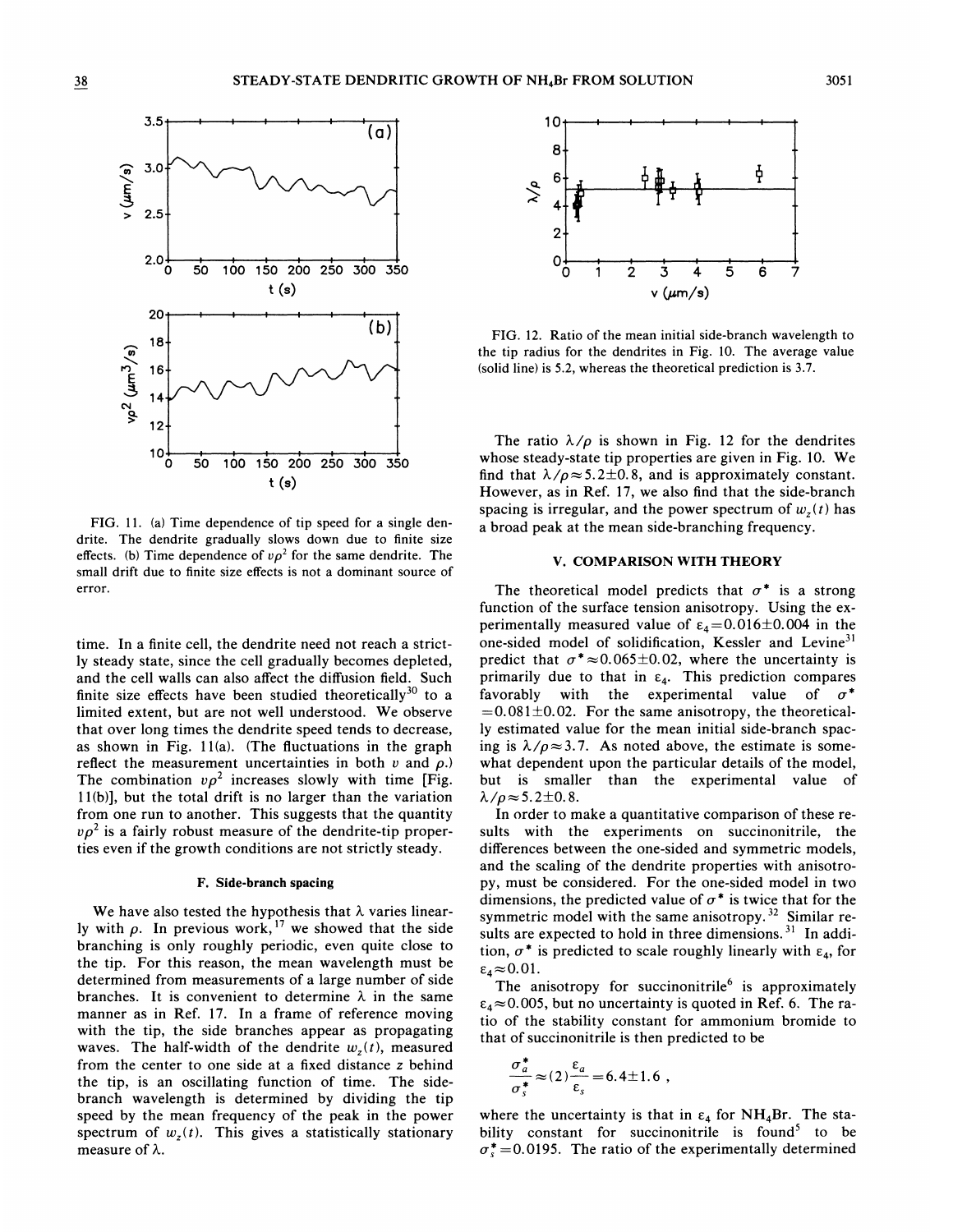stability constants is thus  $4.1 \pm 1$ , somewhat smaller than the expected value. This reflects the fact that the experimental value of  $\sigma_s^*$  is larger than that predicted by the theory.

The estimates of the side-branch wavelength are the same for both the one-sided and symmetric models.<sup>31</sup> For  $\varepsilon_4 \approx 0.01$ ,  $\lambda/\rho$  is expected to scale roughly with  $(\epsilon_4)^{1/2}$ . For the two materials, the expected ratio of sidebranch spacings is then

$$
\frac{(\lambda/\rho)_a}{(\lambda/\rho)_s} \approx \left(\frac{\varepsilon_a}{\varepsilon_s}\right)^{1/2} = 1.8 \pm 0.2.
$$

The ratio of the side-branch wavelength to tip radius for succinonitrile is measured<sup>6</sup> to be  $(\lambda/\rho)$ ,  $\approx$ 3. The experimental ratio of side-branch spacings is thus  $1.7\pm0.3$ , in good agreement with the expected value.

We conclude that the experiments on  $NH<sub>4</sub>Br$  are in approximate agreement with the predictions of the continuum model based on microscopic solvability for the dendrite tip radius and speed. The experimental mean initial side-branch spacing is somewhat greater than predicted, however. Furthermore, the values of  $\sigma^*$  and  $\lambda/\rho$  are larger for  $NH<sub>4</sub>Br$  than for succinonitrile, in accord with the predicted trend with anisotropy, although the experimental value for the ratio of the two stability constants is smaller than expected. A more careful analysis of the differences between the one-sided and the symmetric models, and possibly a more precise determination of  $\varepsilon_4$ for succinonitrile, are needed before a more quantitative

comparison can be made.

The present theoretical models do not, however, address the complex time dependence of the side branching or the coarsening that occurs in the later stages of dendritic growth. If the side branching is noise driven, what is the origin of the noise? We find that the branching is an irregular process, even quite close to the tip where the side branches are only a few hundred angstroms long. At that length scale, the continuum model may no longer be accurate, and it may be necessary to consider number fluctuations of the  $NH<sub>4</sub>Br$  molecules in solution. Indeed, the concentration fluctuations in a  $1-\mu m^3$  volume at  $\Delta$ =0.01 give rise to fluctuations in  $\Delta$  on the order of  $(\delta \Delta/\Delta) \approx 10^{-3}$ . The significance of these fluctuations, and their inclusion in the theory, are important areas for future study.  $15,33$ 

# ACKNOWLEDGMENTS

This research was supported by National Science Foundation (Low Temperature Physics Program) Grant No. DMR-85-03543. We thank H. Levine for providing predictions for the particular material used in these experiments and for helpful discussions. We also appreciate computing equipment provided by the U.S. Department of Defense University Research Initiative Program under Contract No. DARPA/ONR-N00014-85-K-0759 to Princeton University, and by the W. M. Keck Foundation.

- <sup>1</sup>For recent reviews, see J. S. Langer, in Chance and Matter, Proceedings of the XLVI Les Houches Summer School of Theoretical Physics, 1986, edited by J. Souleti, J. Anninemus, and R. Stora (Elsevier, New York, 1987); D. A. Kessler, J. Koplik, and H. Levine, Adv. Phys. (to be published).
- 2J. S. Langer, Rev. Mod. Phys. 52, <sup>1</sup> (1980).
- <sup>3</sup>M. E. Glicksman, Mater. Sci. Eng. 65, 45 (1984); M. E. Glicksman and N. B. Singh, in Rapidly Solidified Powder Aluminum Alloys, ASTM SP 890, edited by M. E. Fine and E. A. Starke, Jr. (American Society for Testing and Materials, Philadelphia, 1986), p. 44.
- 4M. E. Glicksman, R. J. Schaeffer, and J. D. Ayers, Metall. Trans. A 7A, 1747 (1976).
- 5S.-C. Huang and M. E. Glicksman, Acta Metall. 29, 701 (1981).
- S.-C. Huang and M. E. Glicksman, Acta Metall. 29, 717 (1981). The anisotropy value of 0.01 quoted in this paper is  $[R(0)-R(\pi/4)]/\langle R \rangle_{\text{av}}$ , which is 2 $\varepsilon_4$ .
- 7H. Honjo and Y. Sawada, J. Cryst. Growth 58, 297 (1982).
- ${}^{8}D.$  A. Kessler and H. Levine, Phys. Rev. A 36, 4123 (1987); A. Barbieri, D. C. Hong, and J. S. Langer, Phys. Rev. A 35, 1802 (1987); B. Caroli, C. Caroli, C. Misbah, and B. Roulet, J. Phys. 48, 547 (1987); D. Meiron, Phys. Rev. A 33, 2704 (1986); P. Pelce and Y. Pomeau, Stud. Appl. Math. 74, 245 (1986); M. Ben-Amar and Y. Pomeau, Europhys. Lett. 2, 307  $(1986).$
- <sup>9</sup>D. A. Kessler and H. Levine, Phys. Rev. Lett. 57, 3069 (1986);
- P. Pelcé and P. Clavin, Europhys. Lett. 3, 907 (1987); D. Bensimon, P. Pelcé, and B. I. Shraiman (private communication).
- $10D$ . A. Kessler and H. Levine (private communication).
- <sup>11</sup>R. Pieters and J. S. Langer, Phys. Rev. Lett. 56, 1948 (1986).
- <sup>12</sup>Y. Saito, G. Goldbeck-Wood, and H. Muller-Krumbhaar, Phys. Rev. Lett. 58, 1541 (1987).
- <sup>13</sup>D. A. Kessler and H. Levine, Europhys. Lett. 4, 215 (1987).
- <sup>14</sup>M. Barber, A. Barbieri, and J. S. Langer, Phys. Rev. A 36, 3340 (1987).
- 15J. S. Langer, Phys. Rev. A 36, 3350 (1987).
- <sup>16</sup>B. Caroli, C. Caroli, and B. Roulet, J. Phys. 48, 1423 (1987).
- 17A. Dougherty, P. D. Kaplan, and J. P. Gollub, Phys. Rev. Lett. 58, 1652 (1987).
- 18S.-K. Chan, H.-H. Reimer, and M. Kahlweit, J. Cryst. Growth 32, 303 (1976).
- <sup>19</sup>G. P. Ivantsov, Dokl. Akad. Nauk SSSR 58, 567 (1947).
- <sup>20</sup>G. Horvay and J. W. Cahn, Acta. Metall. 9, 695 (1961).
- <sup>21</sup>H. Muller-Krumbhaar and J. S. Langer, Acta. Metall. 29, 145 (1981).
- <sup>22</sup>J. P. Franck and J. Jung, J. Low Temp. Phys. 64, 165 (1986).
- $23$ J. H. Bilgram, M. Firmann, and W. Kanzig, Phys. Rev. B 37, 685 (1988).
- $24$ For a review of equilibrium crystal shapes, see M. Wortis, in Chemistry and Physics of Solid Surfaces, edited by R. Vanselow (Springer-Verlag, Berlin, in press), Vol VII.
- $25$ For a review of roughening, see J. D. Weeks, in Ordering in Strongly Fluctuating Condensed Matter Systems, edited by T.